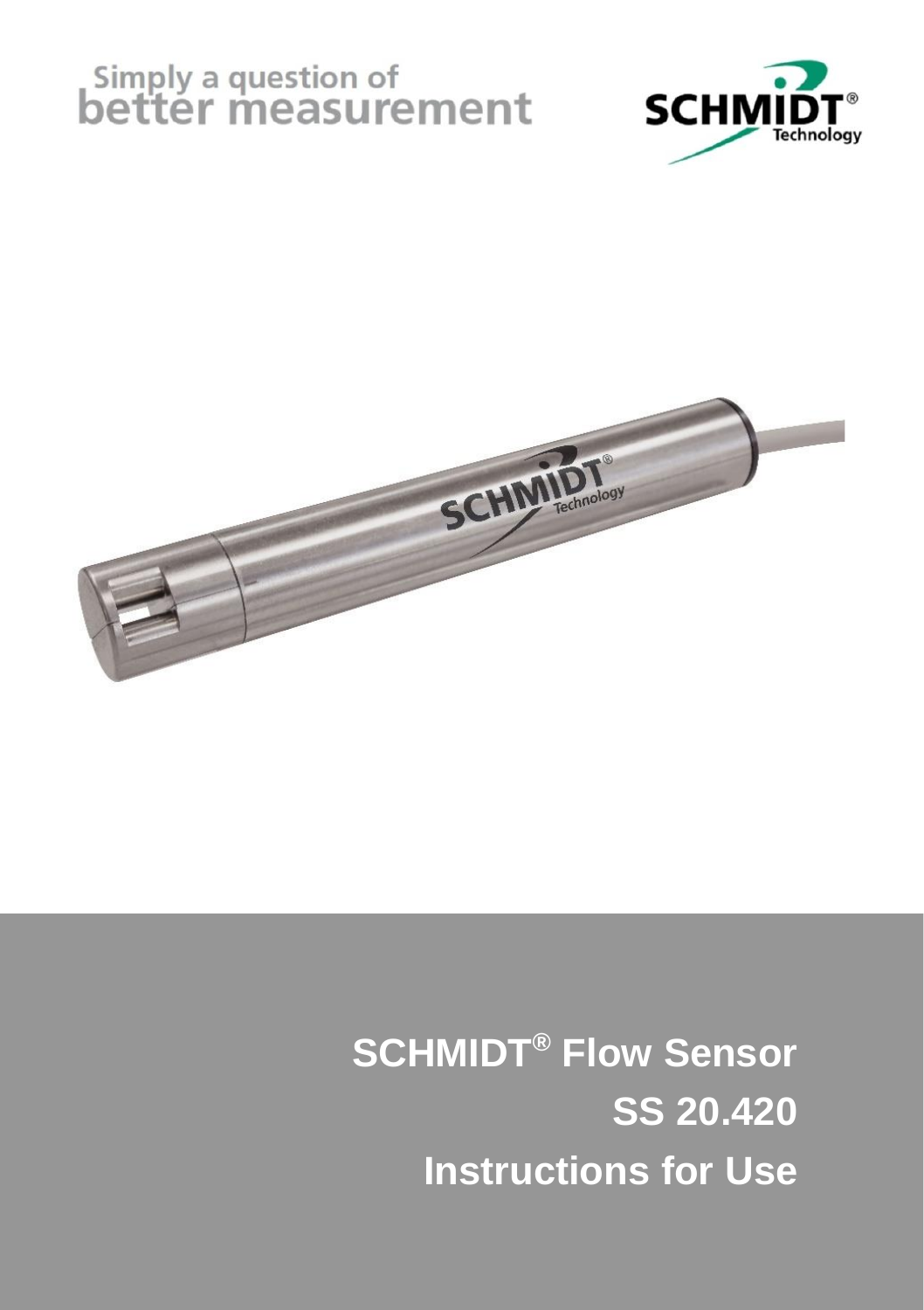# **SCHMIDT® Flow Sensor SS 20.420**

#### **Table of Contents**

| 10 |  |
|----|--|
|    |  |

Impressum:

#### Copyright 2021 **SCHMIDT Technology GmbH**

All rights reserved

Revision: 538888.02E

Subject to modifications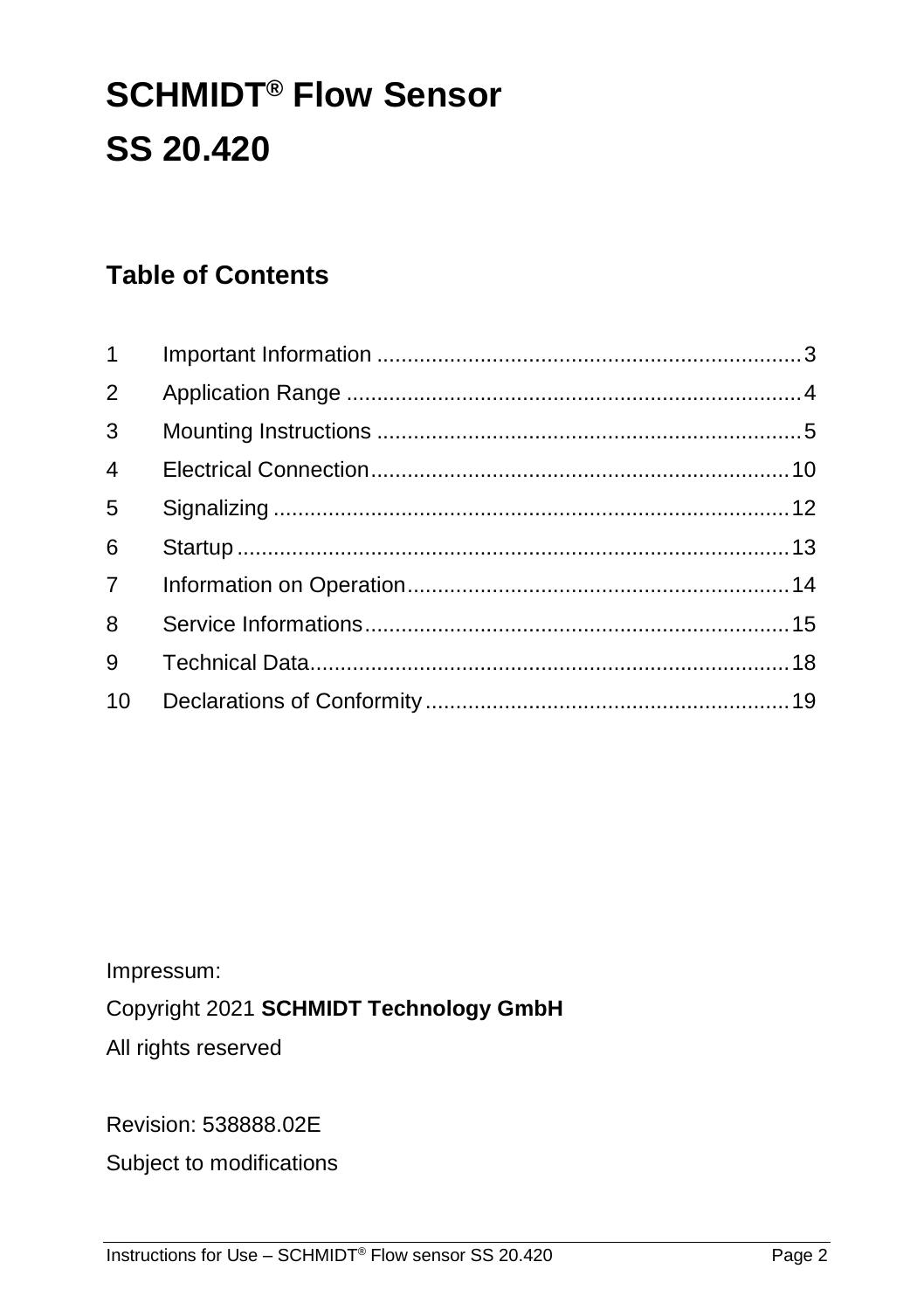# <span id="page-2-0"></span>**1 Important Information**

These instructions for use contain all required information for a fast commissioning and a safe operation of **SCHMIDT® Flow sensor SS20.420.**

- These instructions for use must be read completely and observed carefully, before putting the unit into operation.
- Any claims under the manufacturer's liability for damage resulting from non-observance or non-compliance with these instructions will become void.
- Tampering with the device in any way whatsoever with the exception of the designated use and the operations described in these instructions for use - will forfeit any warranty and exclude any liability.
- The unit is designed exclusively for the use described below (see chapter *[2](#page-3-0)*). In particular, it is not designed for direct or indirect protection of personal and machinery.
- **SCHMIDT Technology** cannot give any warranty as to its suitability for certain purpose and cannot be held liable for errors contained in these instructions for use or for accidental or sequential damage in connection with the delivery, performance or use of this unit.

#### **Symbols used in this manual**

The symbols used in this manual are explained in the following section.



## **Danger warnings and safety instructions - read carefully!**

The non-observance of these instructions may lead to personal injury or malfunction of the device.

## **General information**

All dimensions are indicated in millimeter.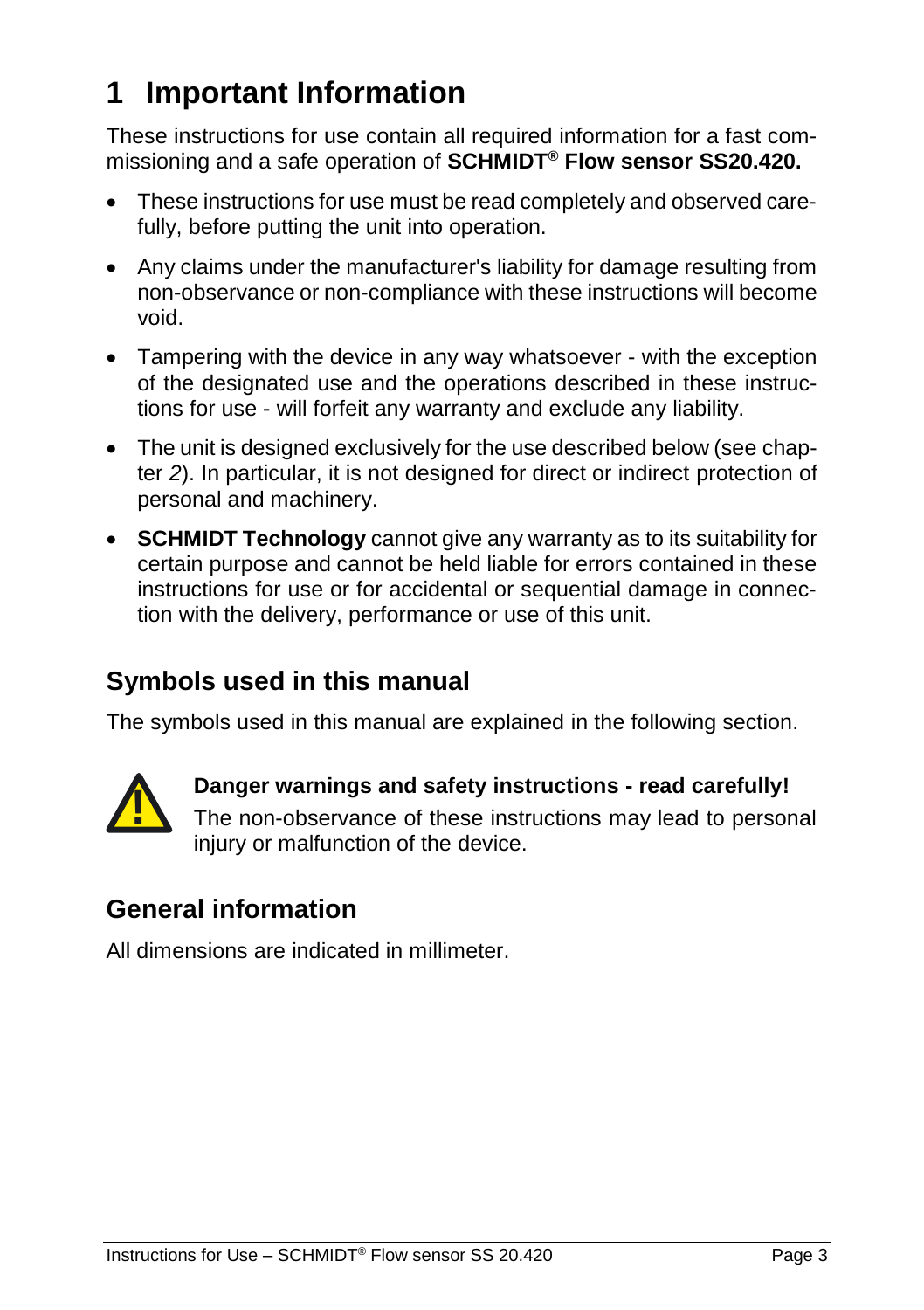# <span id="page-3-0"></span>**2 Application Range**

The **SCHMIDT® Flow sensor SS 20.420** (article number: 538045) is designed for stationary use in cleanrooms, air ducts or air shafts under atmospheric pressure conditions and clean environmental conditions. The sensor measures the flow velocity of the measuring medium as standard velocity<sup>1</sup> (unit: m/s) relative to standard pressure of 1,013.25 hPa and standard temperature of 20 °C. The output signal is linear and independent of pressure and temperature of the medium.

Optionally, the sensor can measure in both directions (see chapter *[5](#page-11-0)*). The decisive characteristics of the product are listed below:

Measuring task

- o Measurement of flow velocity
- o Detection of flow direction (bidirectional version)
- Application examples
	- o Laminar-flow monitoring in cleanrooms
	- o Monitoring of room-to-room overflow
	- o Cooling air monitoring
	- o Flow measurement in test benches



Only suitable for the use in clean gases.

In particular, the medium to be measured must not contain oils, residue forming substances or abrasive particles.



When transporting the sensor or when carrying out not approved cleaning procedures, always place the protective cap on the head of the probe. In particular, the medium to be measured musical residue forming substances or abrasive partic<br>
When transporting the sensor or when carryin<br>
cleaning procedures, always place the prot<br>
The **SCHMIDT<sup>®</sup> Flow sensor SS 20.42** 



-

The **SCHMIDT® Flow sensor SS 20.420** is designed for the use inside closed rooms and is not suitable for outdoor use.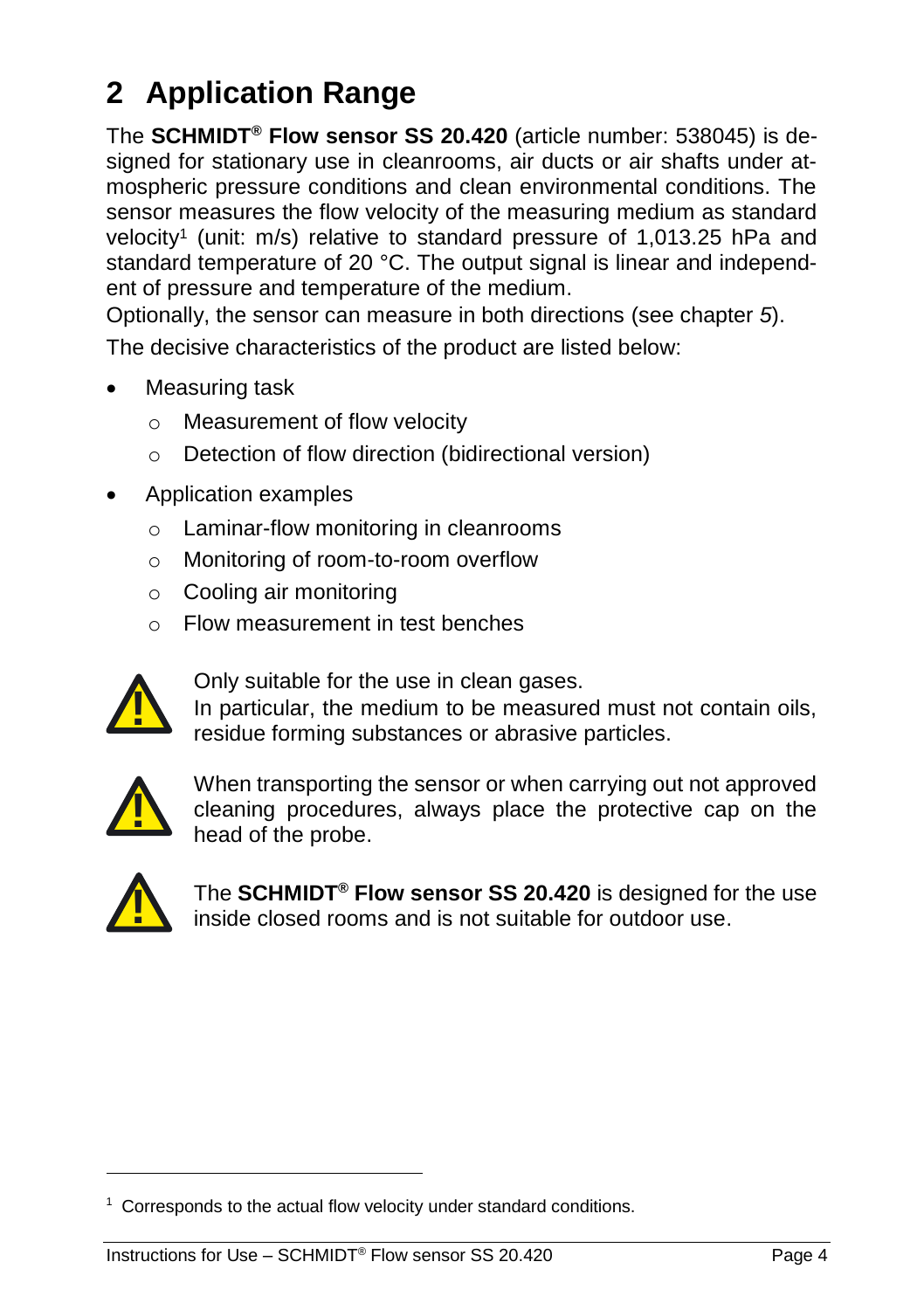# <span id="page-4-0"></span>**3 Mounting Instructions**

The following accessories are available for installation:

| Type / art. no.                                         | <b>Drawing</b>                                                                                                       | <b>Assembly</b>                                                                                                                                                         |
|---------------------------------------------------------|----------------------------------------------------------------------------------------------------------------------|-------------------------------------------------------------------------------------------------------------------------------------------------------------------------|
| Compression<br>fitting<br>532160                        | 39<br>092<br>14<br>G1/2<br>SM7<br>SND                                                                                | Immersion sensor<br>Pipe (typ.)<br>Wall<br>Screwing into a clamp <sup>2</sup><br>Material:<br>$\blacksquare$<br>Stainless steel 1.4571<br>Clamp collar PTFE             |
| Wall mounting<br>flange<br>520181                       | 625.5<br>9<br>44<br>SW 22<br>30<br>38                                                                                | Immersion sensor<br>Wall (plain surface)<br>To be fixed with:<br>2 screws $M53$<br>Material:<br>$\blacksquare$<br>Stainless steel 1.4404<br><b>PTFF</b><br>O-ring Viton |
| Wall mounting<br>bracket<br>(an. aluminum)<br>503895    | ₩<br>Klemmschraube<br>g<br>20<br>50<br>70                                                                            | Room-to-room overflow<br>Wall (plain surface)<br>Attachment with:<br>2 screws M5 x 12<br>- Material:<br>Aluminum, anodised                                              |
| Wall mounting<br>bracket<br>(stainless steel)<br>551740 | Set screw M4x3<br>Stainless A4<br>$\Phi$ 92<br>$\frac{15}{10}$<br>$\simeq$<br>30<br>$\emptyset$ 3,4 (2x)<br>40<br>16 | Room-to-room overflow<br>Wall (plain surface)<br>Attachment with:<br>2 screws M5 x 12<br>Material:<br>Stainless steel 1.4404                                            |

#### **Table 1**

1

All mounting fixtures fasten the sensor by means of frictional clamping on the sensor tube. This enables stepless positioning of the sensor in the holder both axially in direction of the longitudinal sensor axis (immersion depth) as well as in rotational direction around the same axis (tilting).

• The angle of tilt<sup>4</sup> to flow direction should not exceed  $\pm 3^\circ$  in order to avoid significant measuring errors (> 1 %).

 $2$  Commercially available welding stud (not included in the delivery) must be welded.

<sup>&</sup>lt;sup>3</sup> Countersunk head (not included in the delivery).

<sup>&</sup>lt;sup>4</sup> Deviation between measuring direction of sensor head and flow direction.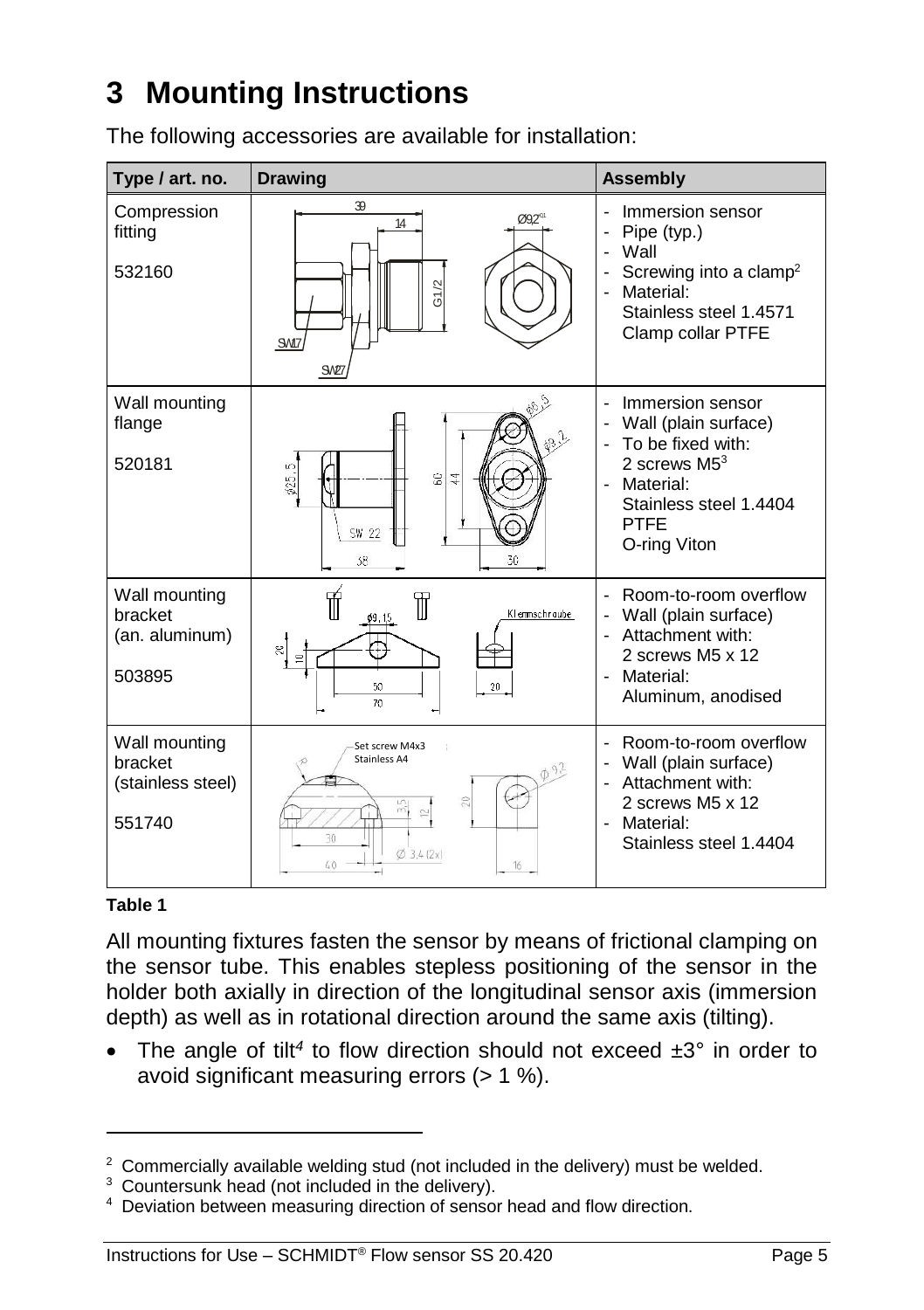

#### **Figure 3-1**

- In inhomogeneous, laminar flow fields (for example a quasi-parabolic speed profile in a tube), the sensor tip should be positioned at the place at which the highest speed occurs (adjustment of the immersion depth; see [Figure](#page-5-0) 3-2) since this point has normally the largest distance to interfering elements such as boundary surfaces.
- If correctly mounted, both compression fitting as well as wall mounting flange are tight up to a gauge pressure of 500 mbar<sup>5</sup>.



<span id="page-5-0"></span>-

For measurements in media with overpressure, appropriate safety measures must be taken to prevent unintended discarding of the sensor.

#### <span id="page-5-1"></span>**Tube-related flow**

Installation in a flow guiding tube is carried out by means of a compression fitting (532160, see [Figure](#page-5-0) 3-2):

- Screw the threaded part of the compression fitting into the welded pipe union (hexagon AF 27) tightly. Unscrew the spigot nut (AF17) to such an extent that the sensor probe can be inserted without jamming.
- Introduce sensor into compression fitting until the sensor tip is located in the middle of the tube. Then tighten spigot nut slightly using a fork wrench AF17 to fix the sensor.

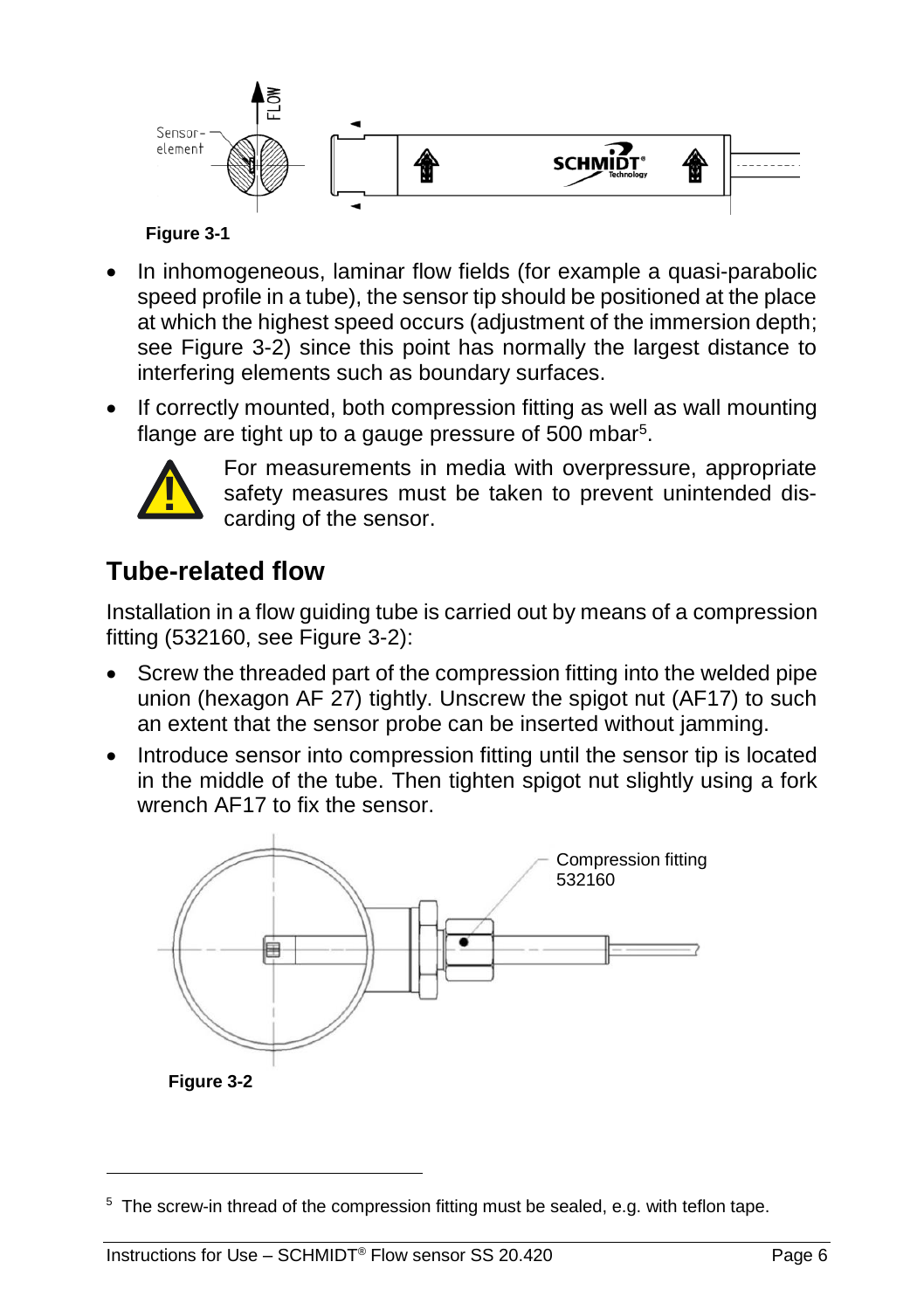Align sensor to nominal flow direction (direction of arrow) considering that immersion depth must be maintained.



The angular deviation should not be greater than  $\pm 3^{\circ}$  referenced to the ideal position. Otherwise measurement accuracy may be affected (deviation  $> 1$  %).

 Tighten spigot nut by turning the fork wrench (AF17) by a quarter while maintaining the sensor in position.

To reach the accuracy specified in its data sheet, the **SS 20.420** has to be positioned in a straight pipe and at a place with undisturbed flow profile. An undisturbed flow profile can be achieved if a sufficiently long distance in front of the sensor (run-in distance) and behind the sensor (run-out distance) is held absolutely straight and without disturbances (such as edges, seams, bends, etc.).



Correct measurements require laminar<sup>6</sup> flow with as low turbulence as possible.

The design of the run-out distance is also important, since disturbances do not only act **in** direction of the airflow but also lead to turbulences **opposite** to flow direction.



#### **Figure 3-3**

1

The following [Table](#page-7-0) 2 shows the required straight pipe lengths depending on the inner tube diameter D and different causes of disturbances.

This table lists the minimum values required in each case. If the listed straight pipe lengths cannot be achieved, measurement accuracy may be impaired or additional actions are required like the use of flow rectifiers<sup>7</sup>.

 $6$  The term "laminar" means here an air flow low in turbulence (not according to its physical definition saying that the Reynolds number is < 2300).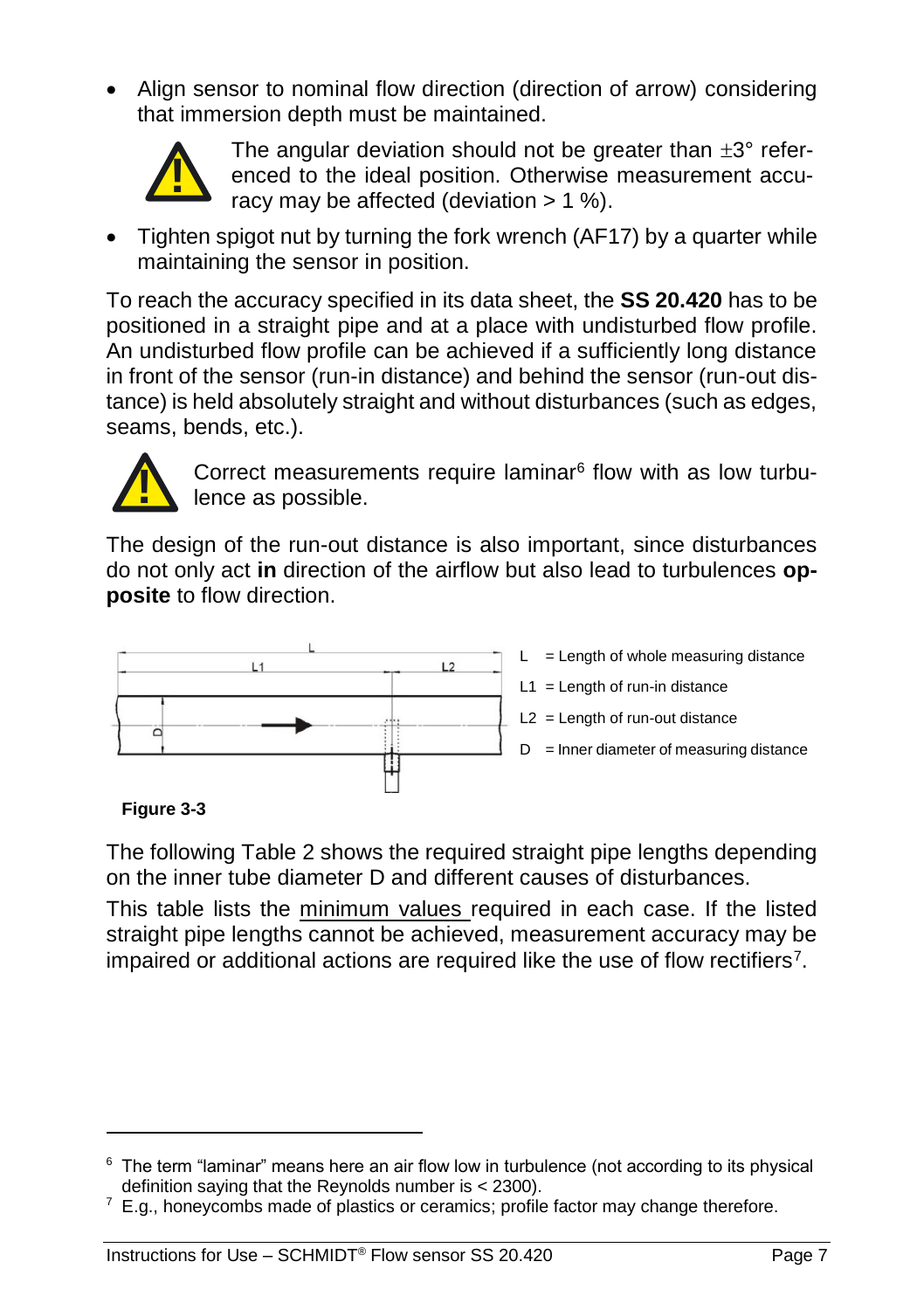| Flow obstacle upstream of measuring distance               |  | Minimum distance length of |              |
|------------------------------------------------------------|--|----------------------------|--------------|
|                                                            |  | Run-in (L1)                | Run-out (L2) |
| Light bend $(< 90^\circ)$                                  |  | $10 \times D$              | 5xD          |
| Reduction,<br>expansion,<br>90° bend or<br>T-junction      |  | $15 \times D$              | 5xD          |
| Two 90° bends in<br>one plane<br>(2-dimensional)           |  | $20 \times D$              | 5xD          |
| Two 90° bends with<br>3-dimensional<br>change in direction |  | 35 x D                     | 5xD          |
| Shut-off valve                                             |  | $45 \times D$              | 5xD          |

#### <span id="page-7-0"></span>**Table 2**

When mounting the sensor in a tube with a known cross section area, the output signal of the flow velocity can be used to calculate the standard volumetric flow of the medium.

|                                      |             | Inner diameter of tube [m]                                 |
|--------------------------------------|-------------|------------------------------------------------------------|
| $A=\frac{\pi}{4}\cdot D^2$           | A           | Cross section area of tube $[m^2]$                         |
| $\overline{w}_N = PF \cdot w_N$      | $W_{\rm M}$ | Flow velocity in the middle of tube [m/s]                  |
| $\dot{V}_N = \overline{W}_N \cdot A$ | $W_{\rm M}$ | Average flow velocity in tube [m/s]                        |
|                                      | РF          | Profile factor (for tubes with a circular cross section A) |
|                                      |             | Standard volumetric flow [m3/s]                            |

**SCHMIDT Technology** provides on its homepage a convenient calculation tool to compute flow velocity or volume flow in pipes (circular or rectangle) for all its sensor types and measuring ranges:

[www.schmidt-sensors.com](http://www.schmidt-sensors.com/) www.schmidttechnology.de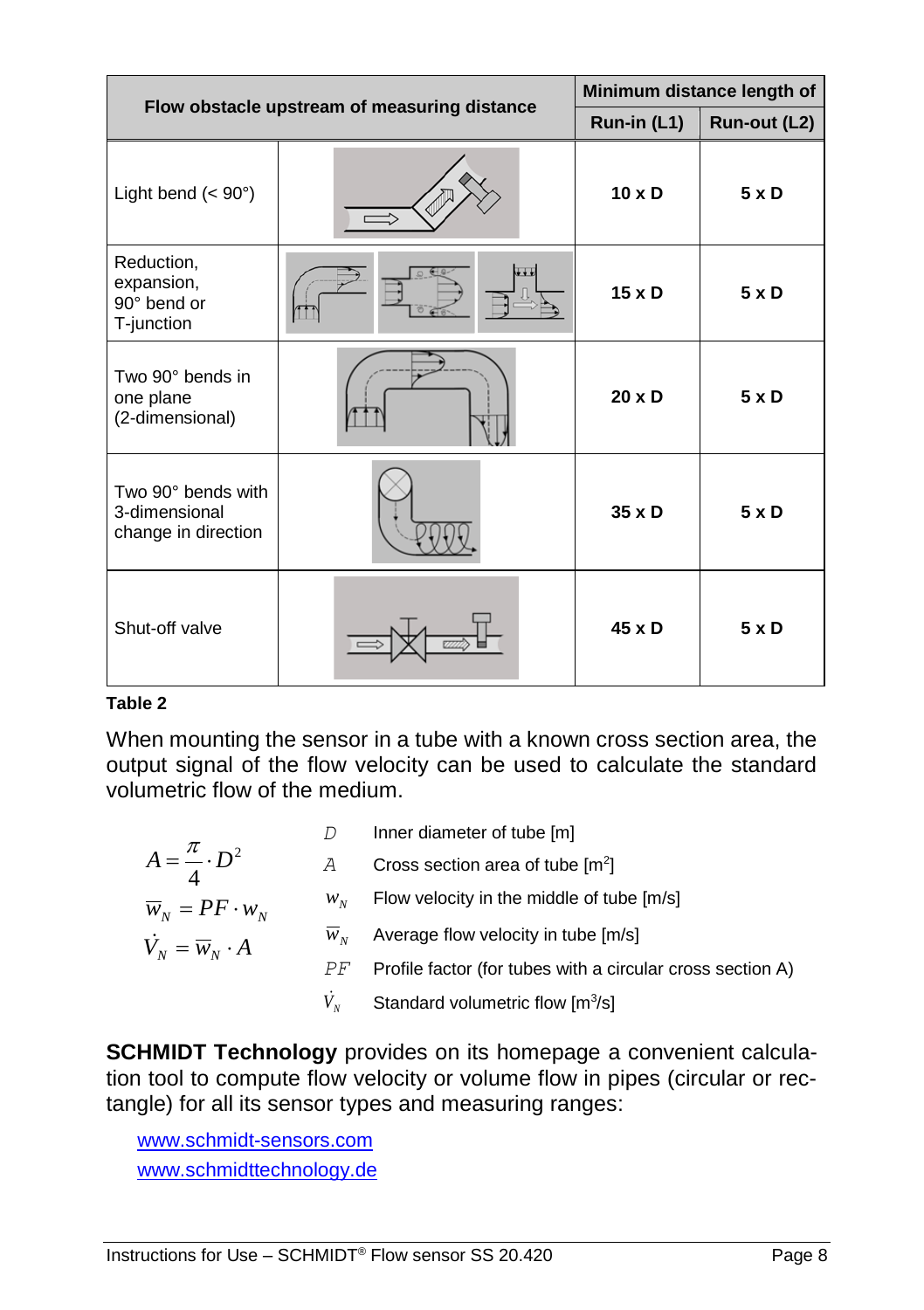## **Wall mounting**

The wall mounting flange (520181) is designed for installation of the flow sensor **SS 22.420** as an immersion sensor through a wall (e.g. wall of a flow box). The threaded bush included in the delivery has a base provided with a plane contact surface and two holes which allow a fast and easy installation by means of two screws.

All advantages, requirements and installation instructions regarding the stepless sensor installation are applicable for the compression fitting (see subchapter: *[Tube-related flow](#page-5-1)*).

#### **Mounting for measuring room-to-room overflow**

A room-to-room overflow sensor is fixed by means of a wall mounting bracket (503895 in anodized aluminum or 551740 in stainless steel). The sensor should be placed in flow direction behind the wall opening, whereas the sensor tip must be located in the middle of the opening (see [Figure](#page-8-0) 3-4 for an example with 503895).



#### <span id="page-8-0"></span>**Figure 3-4**



The application of a **SS 20.420** with bidirectional measurement capability allows the detection of backflow and is therefore able to signalize critical operating conditions.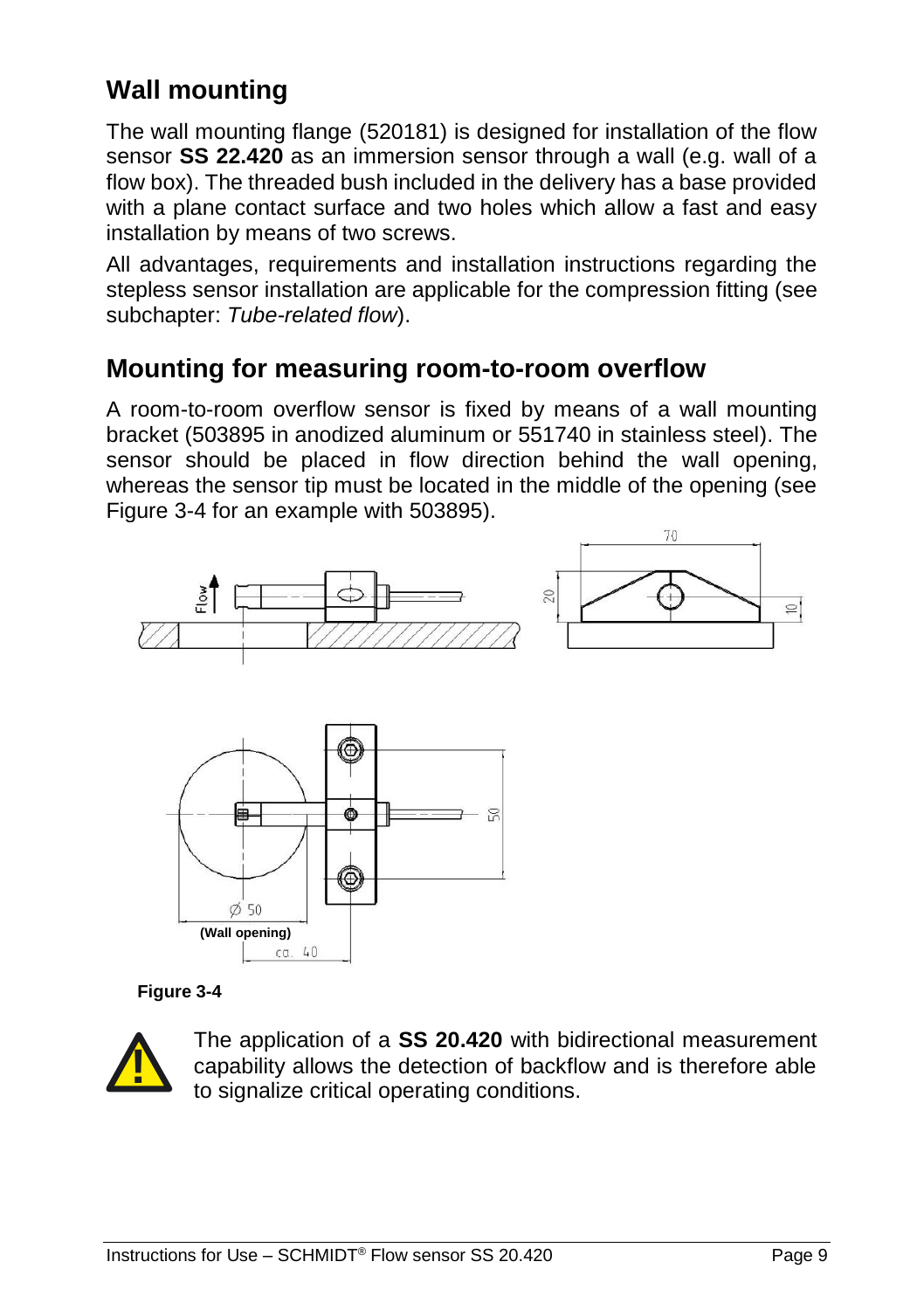# <span id="page-9-0"></span>**4 Electrical Connection**



During electrical installation ensure that no voltage is applied and inadvertent activation is not possible.

|          | <b>Designation</b>       | <b>Function</b>                                                                                                                                          | <b>Wire colour</b> |
|----------|--------------------------|----------------------------------------------------------------------------------------------------------------------------------------------------------|--------------------|
| 1        | Power                    | Operating voltage: $+U_B$                                                                                                                                | <b>Brown</b>       |
| 2        | Flow                     | Velocity signal w <sub>N</sub>                                                                                                                           | Green              |
| 3        | <b>GND</b>               | Operating voltage: mass                                                                                                                                  | White              |
| Table 3  |                          |                                                                                                                                                          |                    |
|          | <b>Operating voltage</b> |                                                                                                                                                          |                    |
|          |                          | The SS 20.420 is protected against a polarity reversal of the operating                                                                                  |                    |
| voltage. |                          |                                                                                                                                                          |                    |
|          |                          | It has a nominal operating voltage range of $U_B = 12$ 26.4 V <sub>DC</sub> .                                                                            |                    |
|          |                          |                                                                                                                                                          |                    |
|          | $(1226.4 V_{DC})$ .      | Only operate sensor in the defined operating voltage range                                                                                               |                    |
|          |                          | Undervoltage may result in malfunction. Overvoltage may lead to<br>irreversible damage to the sensor.                                                    |                    |
|          | sidered by the customer. | The specifications for the operating voltage are valid for the connection at<br>the sensor. Voltage drops generated due to line resistances must be con- |                    |

#### <span id="page-9-1"></span>**Table 3**



#### **Operating voltage**

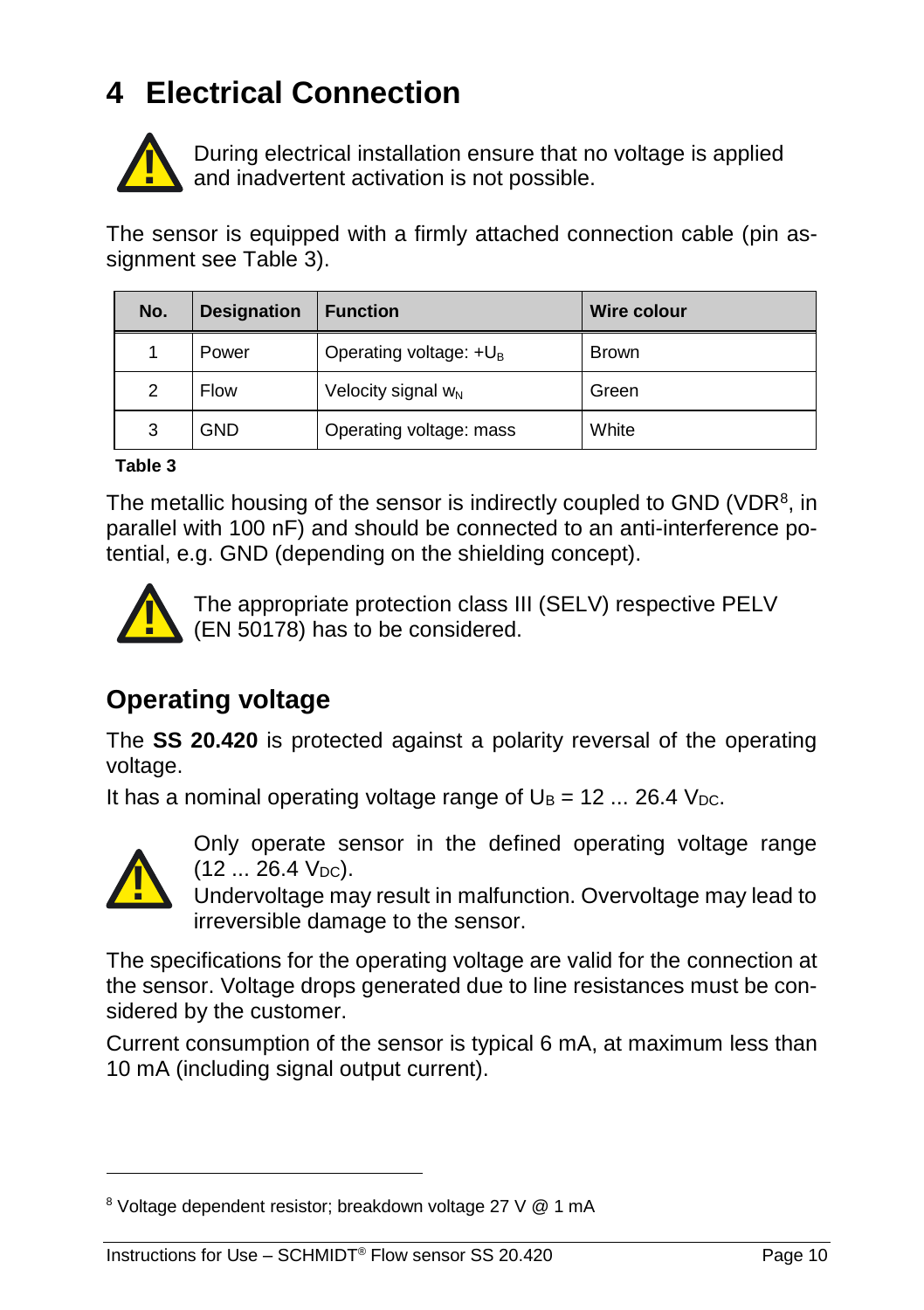## **Analog signal output**

The analog output utilizes a voltage interface featuring permanent shortcircuit protection against both rails of the operating voltage U<sub>B</sub>.



**Figure 4-1**



1

The voltage drop<sup>9</sup> in the GND wire of the connecting cable (mass offset) can significantly affect the analog signal of the voltage output. offset) can significantly affect the analog signal of the voltage c<br>put.<br>The specific resistance of the lead of the connecting cable (0.14 mm<sup>2</sup>) is 0.138 if<br>(20 °C); at L = 10 m a current of I<sub>B,max</sub> = 10 mA can cause a v

white

<sup>&</sup>lt;sup>9</sup> The specific resistance of the lead of the connecting cable (0.14 mm<sup>2</sup>) is 0.138  $\Omega/m$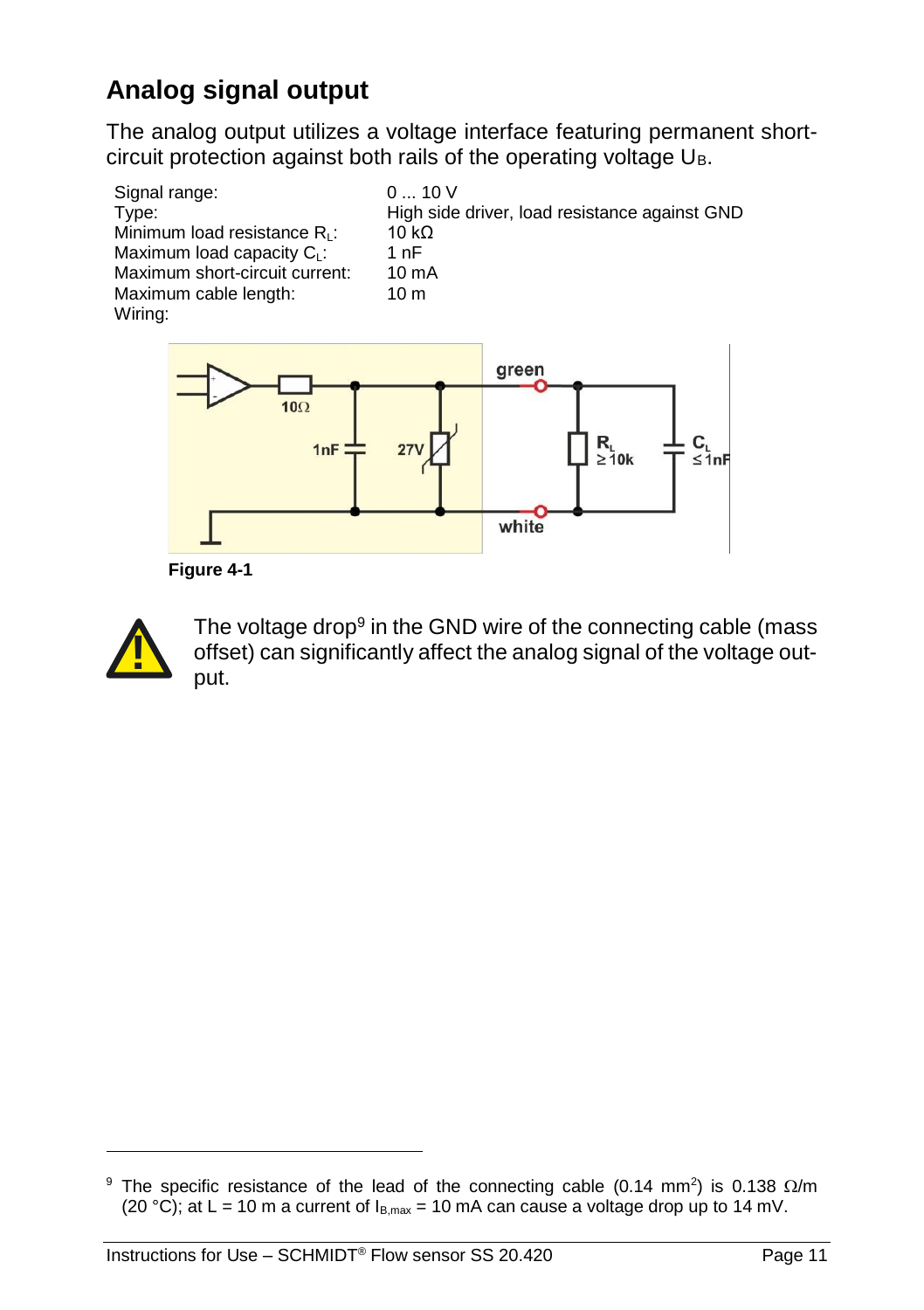# <span id="page-11-0"></span>**5 Signalizing**

## **Analog output**

The **SS 20.420** measures flow speed either in one (unidirectional) or optionally in both directions (bidirectional).

Representation of measuring range and flow direction:

The measuring range  $(0 \ldots w_{N,\text{max}})$  of the unidirectional version is mapped proportionally to the whole signaling range (0 … 10 V; see [Table](#page-11-1) 4, left column). This direction is defined as the nominal measuring direction and marked with two engraved arrows on the sensor tube.

In case of a bidirectional version (measuring range:  $-W_{N,max}$  ...  $+W_{N,max}$ ) the representation area of the analog signal output is spread symmetrically, that means a flow of zero complies with 50 % of the signal range (= 5 V; see [Table](#page-11-1) 4, right column).



<span id="page-11-1"></span>

Overflow:

Flow speeds which exceed the positive measuring range are furthermore output in a linear way up to 110 % of the measuring range (end value + 10 %), to signalize clearly that there is an overflow. For higher values of flow the output signal remains constant.

Error signaling:

The signal output is set to 0 V.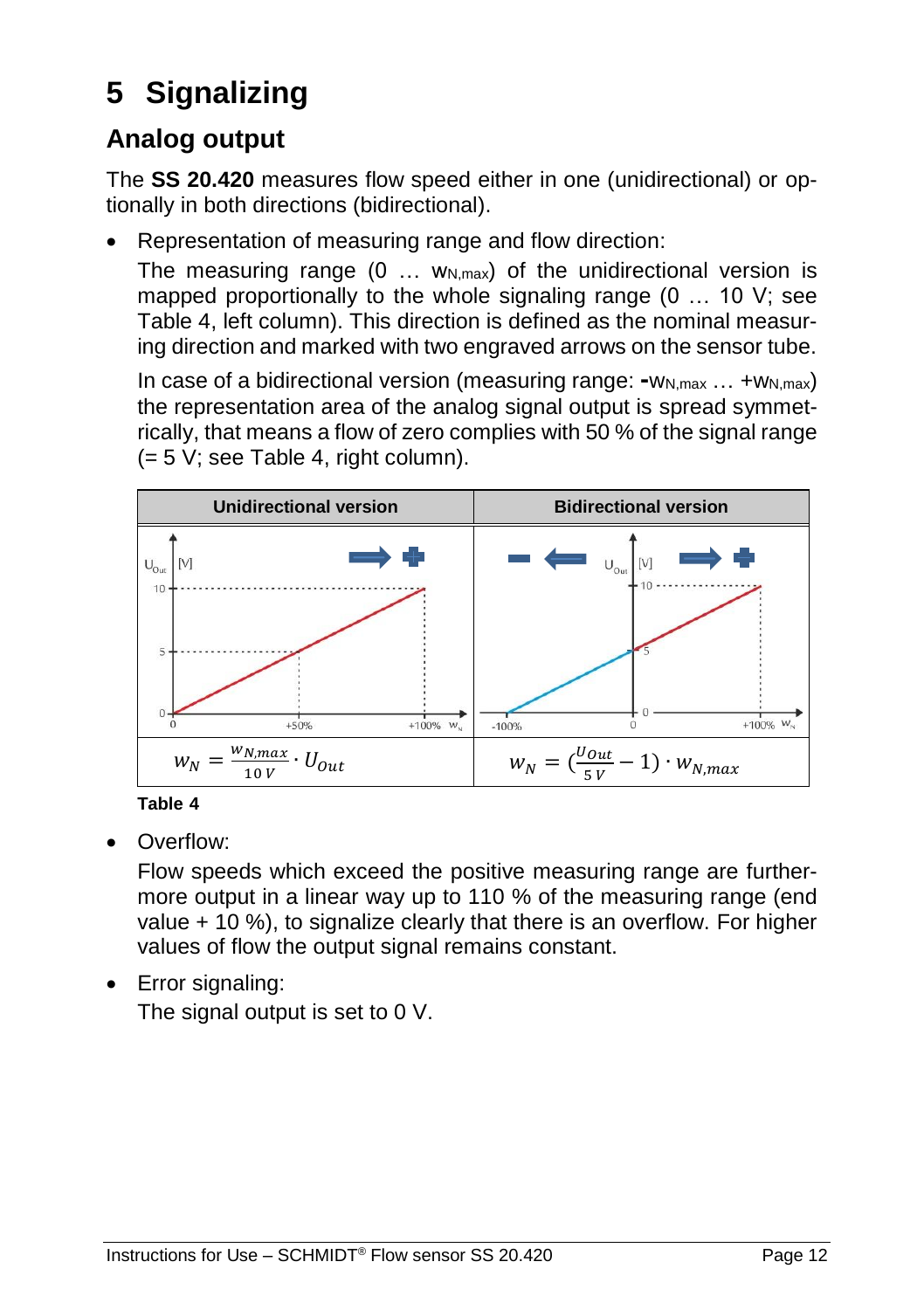# <span id="page-12-0"></span>**6 Startup**

Prior to turn on the **SCHMIDT® Flow sensor SS 20.420**, the following checks have to be carried out:

- Immersion depth of the sensor probe and its alignment to the flow direction.
- Tightening of fastening screw of the used mounting accessory.
- Correct electrical connection of connecting cable in the field.
- Correct operating voltage applied (value and polarity).

The sensor is ready for operation about five seconds after switch-on. If the sensor has another temperature than the ambient, this time is prolonged until the sensor has reached ambient temperature.

In case of faults or other problems during installation, the fault table (see [Table](#page-15-0) 5) can help to resolve the problem.

If the problems persist, please contact **SCHMIDT Technology**.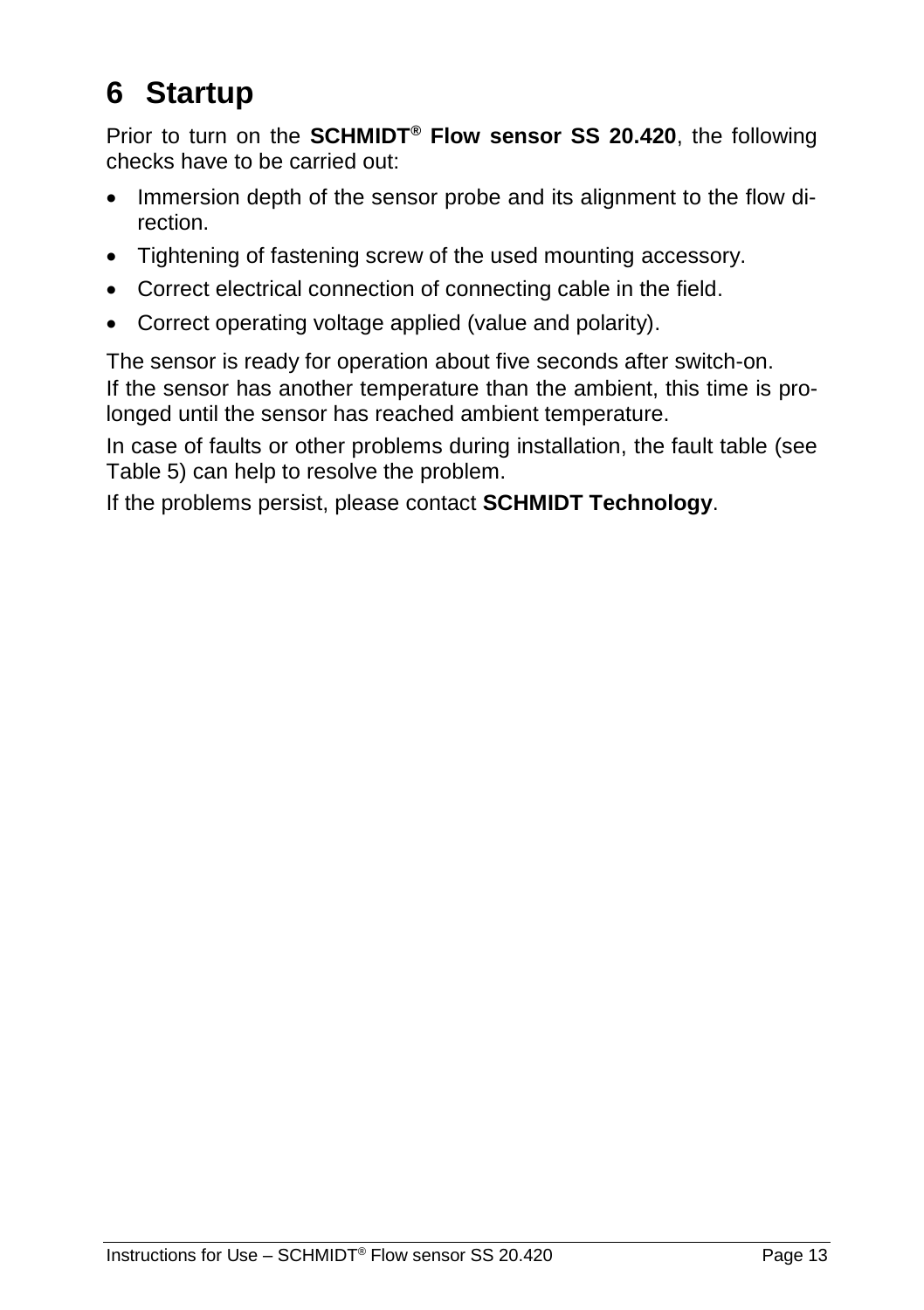# <span id="page-13-0"></span>**7 Information on Operation**

## **Sterilization**

The **SS 20.420** can be sterilized during operation.

Approved disinfectants are alcohol (drying without leaving residues). If too much cleaning agent is applied to the sensor, the "soiling detection" can be activated and the analog signal is set to error state (0 V). As soon as the sensor element is dried, the sensor is automatically reset to its normal function.



Due to its capillarity, the chamber head gap in the sensor tip can be filled completely with cleaning agent. In this case, it is possible that it will take **more than one hour** until the liquid is evaporated and the sensor works again without problems. To accelerate the drying process, the measuring gap can be cleaned carefully by means of a short compressed air blast or similar methods.

## **Cleaning of the system**

If it is necessary to clean the system in which the sensor is installed, using another cleaning agent than mentioned above the sensor tip must be protected against the penetration of inappropriate cleaning agents by means of the protective cap, which is included in the delivery. This is especially important for cleaning agents which do not dry without leaving residues or cleaning processes during which may soil the sensor tip.



Prior to carry out problematic cleaning measures (e.g. using inadmissible cleaning agents), the protective cap (yellow, included in delivery) must be placed on the sensor head to protect its sensor element.

See also chapter *[8](#page-14-0) [Service Information](#page-14-0)*, subchapter *[Cleaning sensor tip](#page-14-1)*.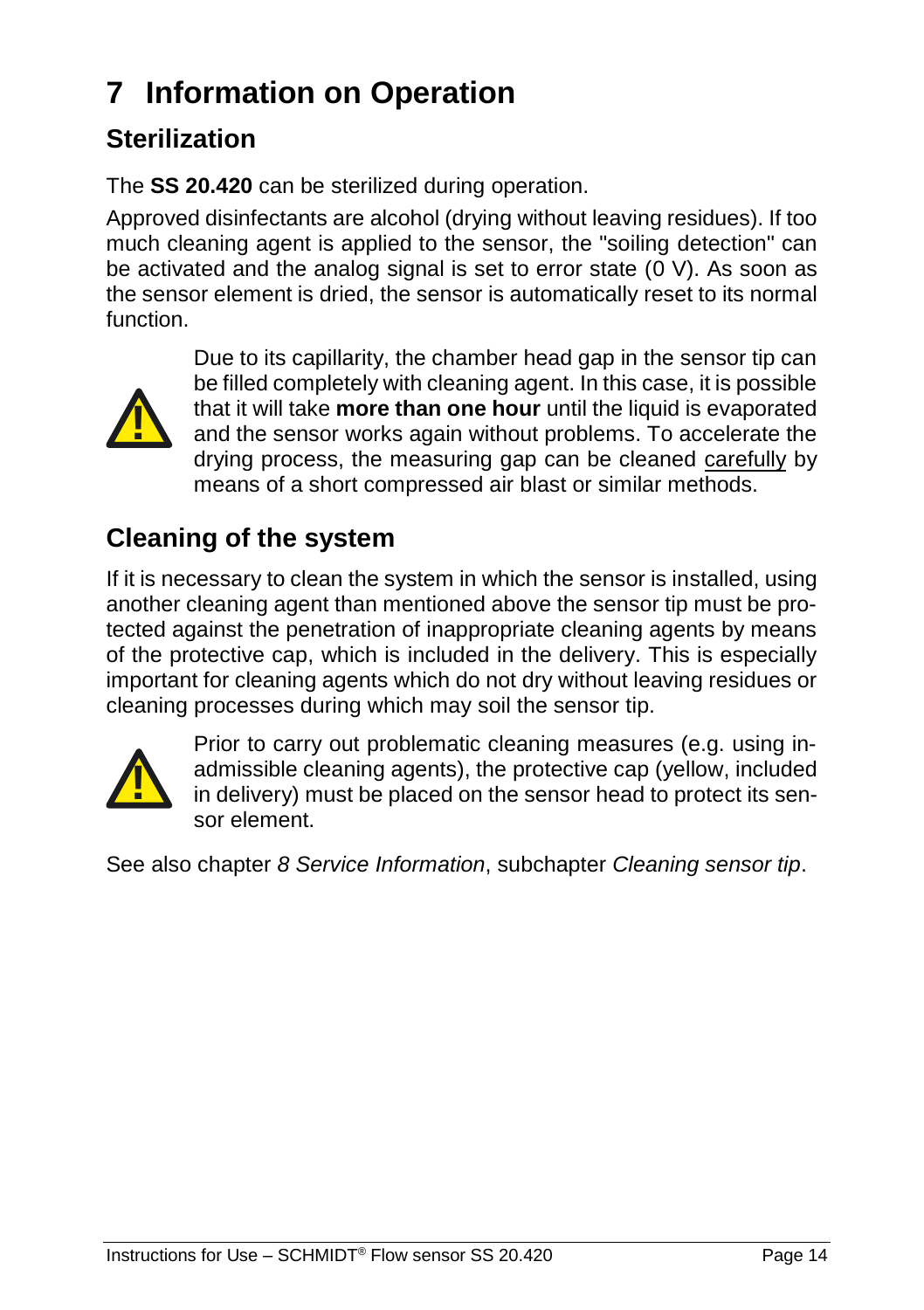# <span id="page-14-0"></span>**8 Service Informations**

#### **Maintenance**

A soiled sensor tip may distort the measured value. Therefore, the sensor tip must be checked for soiling at regular intervals.

If it is soiled or wetted by a liquid, the sensor signal error (0 V) via the analog output. In this case, clean the sensor as described below.

If the error signal does not disappear after cleaning and drying, the sensor must be sent in to the manufacturer for repair.

#### <span id="page-14-1"></span>**Cleaning sensor tip**

If the sensor tip is soiled or dusty, it must be carefully cleaned by means of compressed air (avoid strong pressure impulses!).

If this procedure is not successful, the sensor tip can be cleaned by immersing and washing it in alcohol, which dries without leaving residues (e.g. isopropyl alcohol). As soon as the alcohol has been evaporated, the sensor is again ready for operation.

- Do not shake or tap the wet sensor!
- Do not try to clean the sensor tip by any type of mechanical methods. Do not touch the sensor element located in the chamber head. This may irreversibly damage the sensor.



- Do not use strong cleaners, brush or other objects, fluffy cloths etc. to clean the sensor tip!
- Inappropriate cleaning agents may leave residues on the sensor element and therefore lead to faulty measurements or result in permanent damage to the sensor element.
- If the chamber head gap of the sensor tip is completely filled with cleaning agent, accelerate the drying process by blowing it out, if necessary.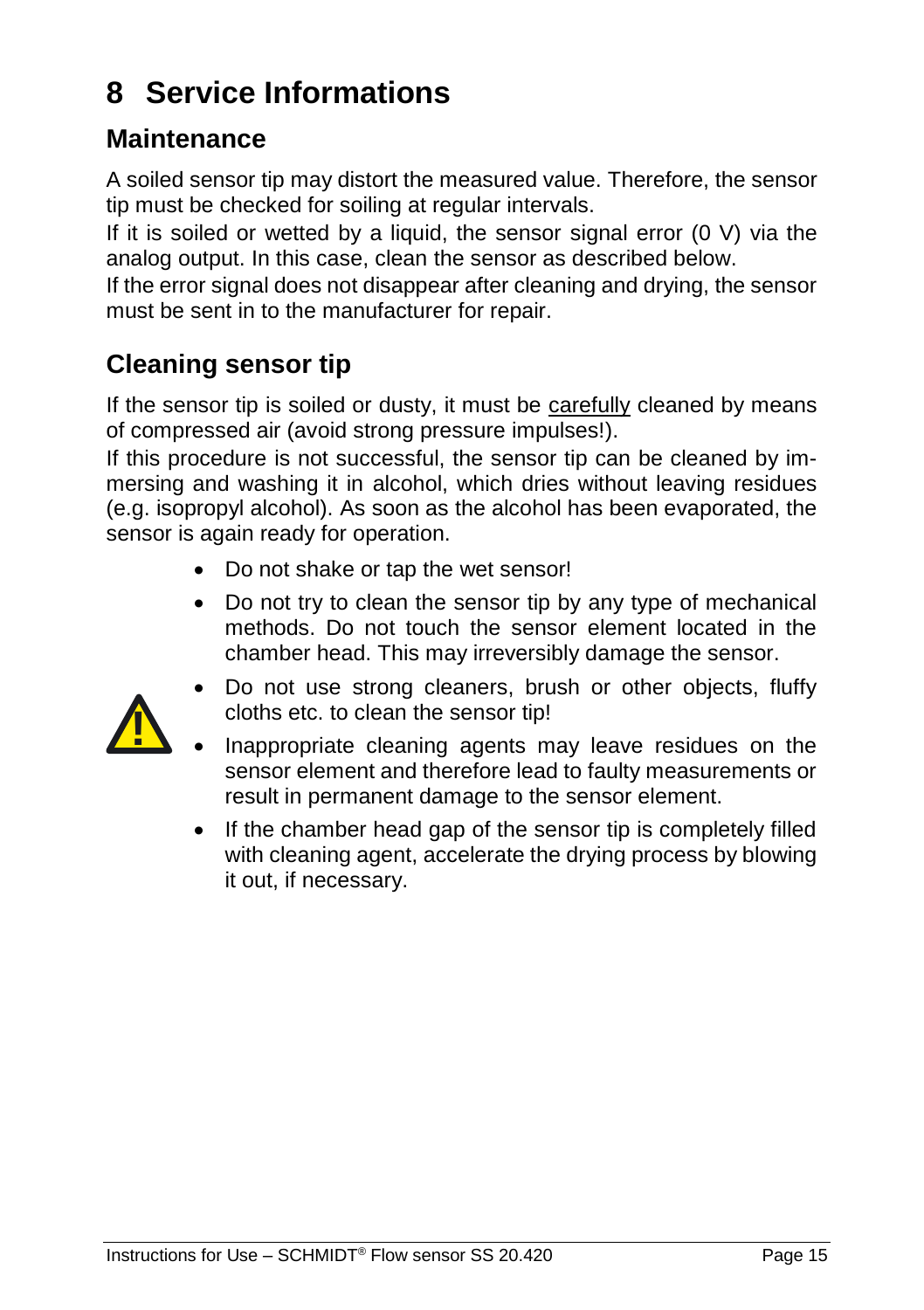### **Removing malfunctions**

The following [Table](#page-15-0) 5 lists possible errors with a description how to detect them. Furthermore, possible causes and measures to be taken to remove them are listed.

| <b>Error image</b>                                                                                              | Possible cause                                                                                                                      | Remedy                                                                                                                                                                                 |
|-----------------------------------------------------------------------------------------------------------------|-------------------------------------------------------------------------------------------------------------------------------------|----------------------------------------------------------------------------------------------------------------------------------------------------------------------------------------|
| No output signal<br>$A_{Out} = 0 V$                                                                             | Operating voltage<br>(not / incorrectly connected)                                                                                  | Check operating voltage and<br>wiring                                                                                                                                                  |
|                                                                                                                 | Sensor defective                                                                                                                    | Send in for repair                                                                                                                                                                     |
| Error message of sensor<br>$A_{Out} = 0 V$ ,<br>although there is a flow                                        | Sensor element wetted                                                                                                               | Wait until element is dry                                                                                                                                                              |
|                                                                                                                 |                                                                                                                                     | Blow out sensor tip<br>(if possible)                                                                                                                                                   |
|                                                                                                                 | Sensor element soiled                                                                                                               | Clean sensor tip                                                                                                                                                                       |
|                                                                                                                 | Sensor element defective                                                                                                            | Send in for repair                                                                                                                                                                     |
| Unexpected values of<br>analog output<br>Measured $A_{\text{Out}}$ :<br>Too high / low<br>Strong noise or drift | Sensor configuration<br>(measuring range / indica-<br>tion of direction)                                                            | Check<br>order<br>configuration<br>and measurement settings                                                                                                                            |
|                                                                                                                 | Medium to be measured<br>does not correspond to the<br>calibration medium<br>(Standard conditions: Air at<br>1013.25 hPa and 20 °C) | Check medium parameters                                                                                                                                                                |
|                                                                                                                 | Mounting conditions<br>(tilting / immersion depth /<br>distortion)                                                                  | Check mounting conditions                                                                                                                                                              |
|                                                                                                                 | Irregular flow behaviour<br>(turbulences / other disturb-<br>ances)                                                                 | Check run-in and run-out dis-<br>tances                                                                                                                                                |
|                                                                                                                 | Sensor element soiled                                                                                                               | Clean sensor top etc.                                                                                                                                                                  |
|                                                                                                                 | Operating voltage not OK<br>(DC / value / stability)                                                                                | Check operating voltage                                                                                                                                                                |
|                                                                                                                 | Large / fast variations of<br>pressure and temperature                                                                              | Check medium parameters                                                                                                                                                                |
|                                                                                                                 | Improper electrical load                                                                                                            | Load resistance $R_L < R_{L,min}$<br>Increase resistance $\geq 10 \text{ k}\Omega$<br>Load capacity $C_L > C_{L,max}$<br>Reduce capacity $\leq 1$ nF<br>Insert resistor in series to C |

<span id="page-15-0"></span>**Table 5**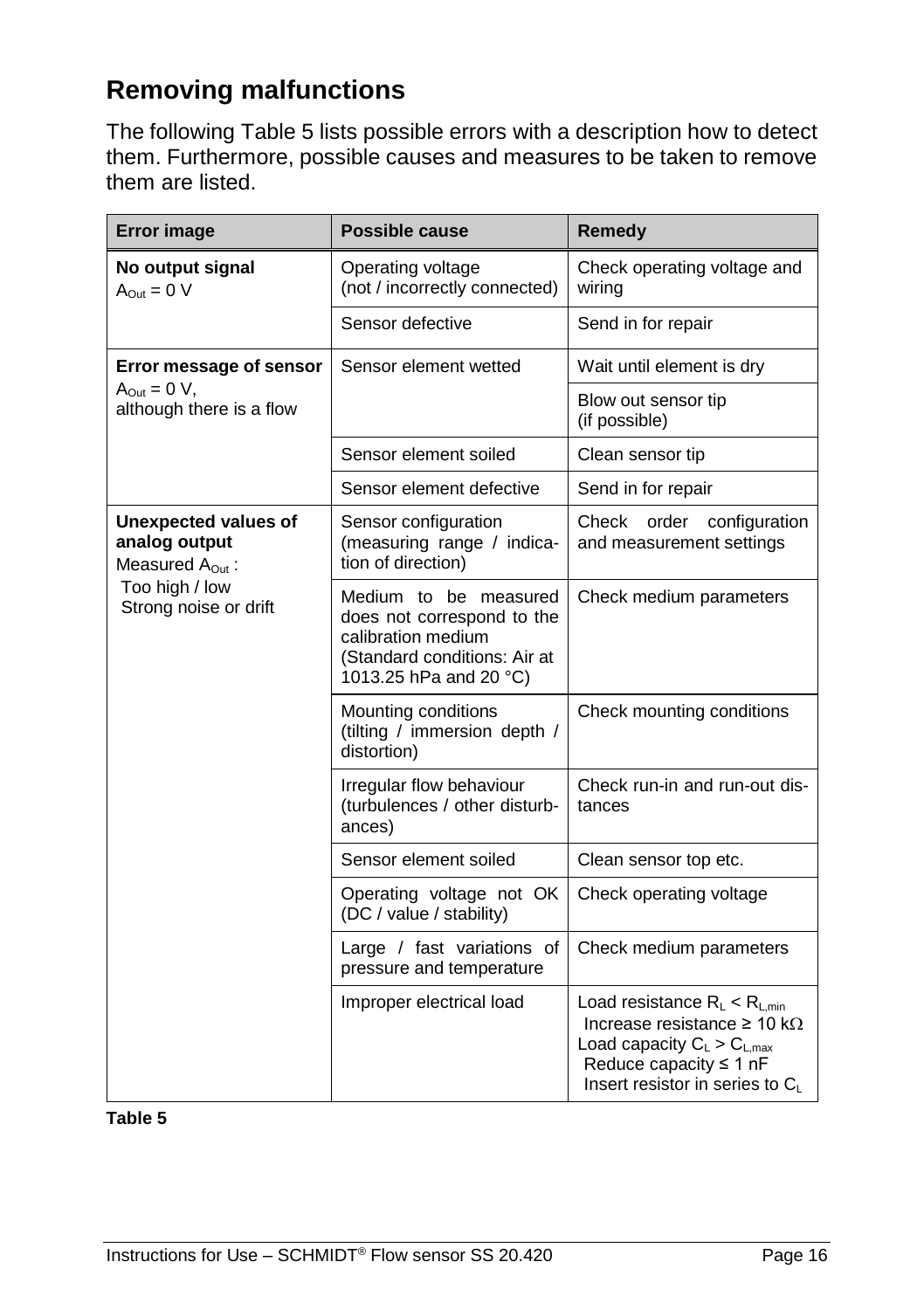### **Transport / dispatch of the sensor**



Before transport or dispatch of the **SS 20.420**, the delivered protective cap must be put over the sensor head. Avoid soiling or mechanical stress.

#### **Calibration**

If the customer has made no other provisions, we recommend repeating the calibration at a 12-month interval. To do so, the sensor must be sent in to the manufacturer.

#### **Spare parts or repair**

No spare parts are available, since a repair is only possible at the manufacturers. In case of defects, the sensors must be sent in to the supplier for repair.

When the sensor is used in systems important for operation, we recommend keeping a replacement sensor in stock.

#### **Test certificates and material certificates**

Every newly produced sensor is accompanied by a certificate of compliance according to EN 10204-2.1. Material certificates are not available.

Upon request, we shall prepare, at a charge, a factory calibration certificate, traceable to national standards.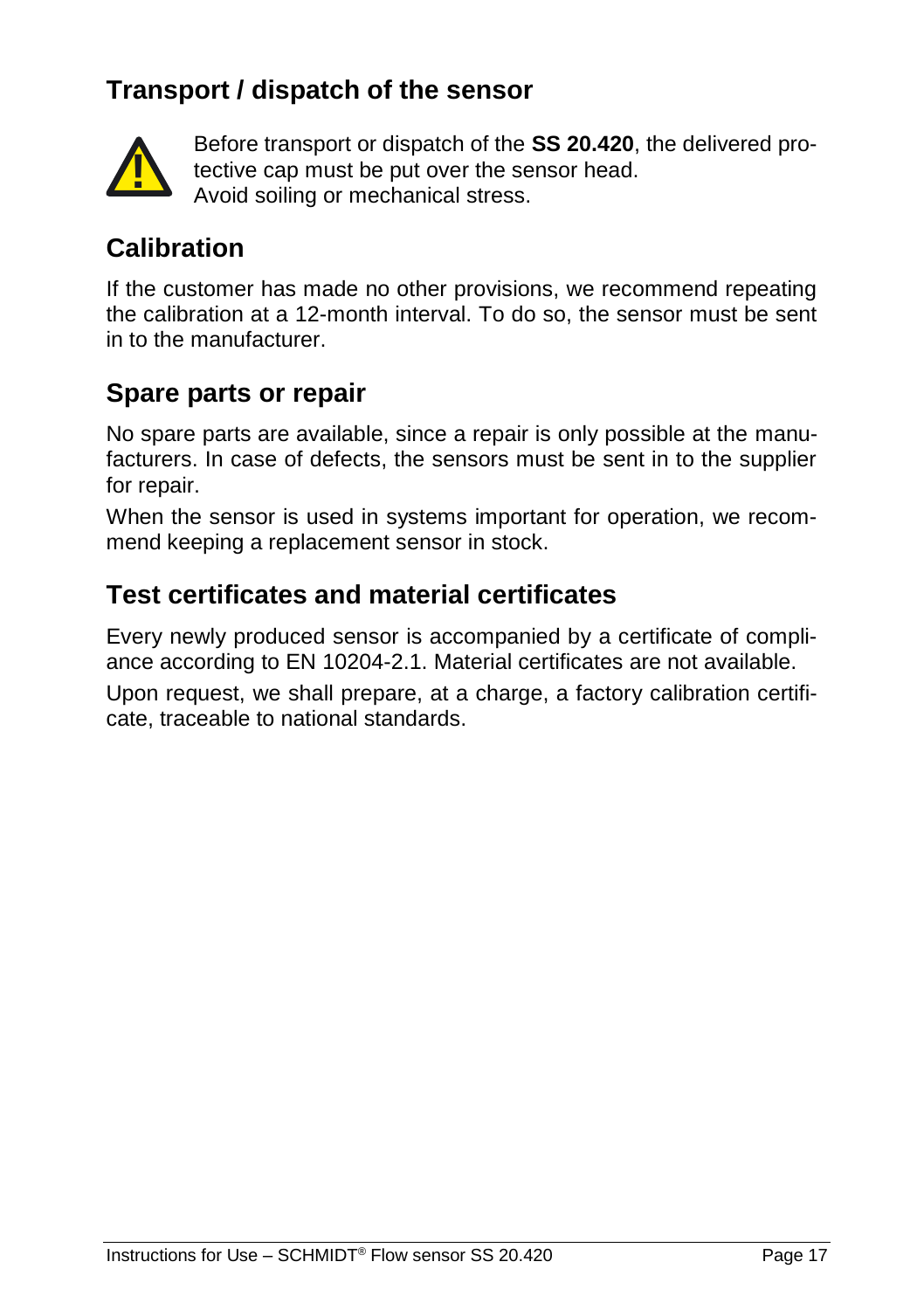# <span id="page-17-0"></span>**9 Technical Data**

| Measuring quantity                                                                  | Normal velocity $w_N$ of air based on normal conditions of<br>20 °C and 1013.25 hPa                                                        |  |
|-------------------------------------------------------------------------------------|--------------------------------------------------------------------------------------------------------------------------------------------|--|
| Medium to be measured                                                               | Clean air or nitrogen; more gases on request                                                                                               |  |
| Measuring range                                                                     | $(\pm)$ 0  1 / 2.5 / 5 / 10 m/s<br>Unidirectional or bidirectional                                                                         |  |
| Lower detection limit                                                               | $(\pm)$ 0.05 m/s                                                                                                                           |  |
| Measuring accuracy <sup>10</sup><br>- Standard<br>- High precision                  | $\pm$ (5 % of meas. value +[1 % of end value; min. $\pm$ 0.05 m/s])<br>$\pm$ (3 % of meas. value +[1 % of end value; min. $\pm$ 0.05 m/s]) |  |
| Repeatability                                                                       | ±2 % of measured value                                                                                                                     |  |
| Response time (t <sub>90</sub> )                                                    | 0.2s                                                                                                                                       |  |
| Analogue output<br>- Type<br>- Load                                                 | Short circuit protected<br>Voltage (0  10 V)<br>$R_L \ge 10 k\Omega$ , $C_L \le 1 nF$                                                      |  |
| Operating voltage                                                                   | 12  26.4 V DC (reverse voltage protected)                                                                                                  |  |
| Current consumption                                                                 | Typ. 6 mA (max. 10 mA <sup>11</sup> )                                                                                                      |  |
| Humidity range                                                                      | $\leq$ 95 % RH (not condensing)                                                                                                            |  |
| Operating pressure                                                                  | Atmospheric (700  1,300 hPa)                                                                                                               |  |
| Mounting tolerance                                                                  | ±3° relative to nominal flow direction                                                                                                     |  |
| Operating temperature                                                               | $0+60$ °C                                                                                                                                  |  |
| Storage temperature                                                                 | $-20$ $+85$ °C                                                                                                                             |  |
| Connection cable                                                                    | Fixed at housing, pigtail <sup>12</sup> , 3 x 0.14 mm <sup>2</sup> , 5 m, PVC                                                              |  |
| Protection class                                                                    | III (SELV) or PELV (according EN 50178)                                                                                                    |  |
| Protection type                                                                     | IP65                                                                                                                                       |  |
| Dimensions / material<br>- Sensor head<br>- Sensor tube<br>- Total length of sensor | $\varnothing$ 9 mm x 10 mm<br>Stainless steel 1.4404<br>Ø 9 mm x 50 / 100 mm<br>Stainless steel 1.4404<br>60 / 110 mm                      |  |
| Weight                                                                              | About 40 g                                                                                                                                 |  |

1

<sup>&</sup>lt;sup>10</sup> Under reference condition

<sup>&</sup>lt;sup>11</sup> Including signal output current

 $12$  Sheath approx. 50 mm stripped, stranded ends approx. 6 mm stripped and tinned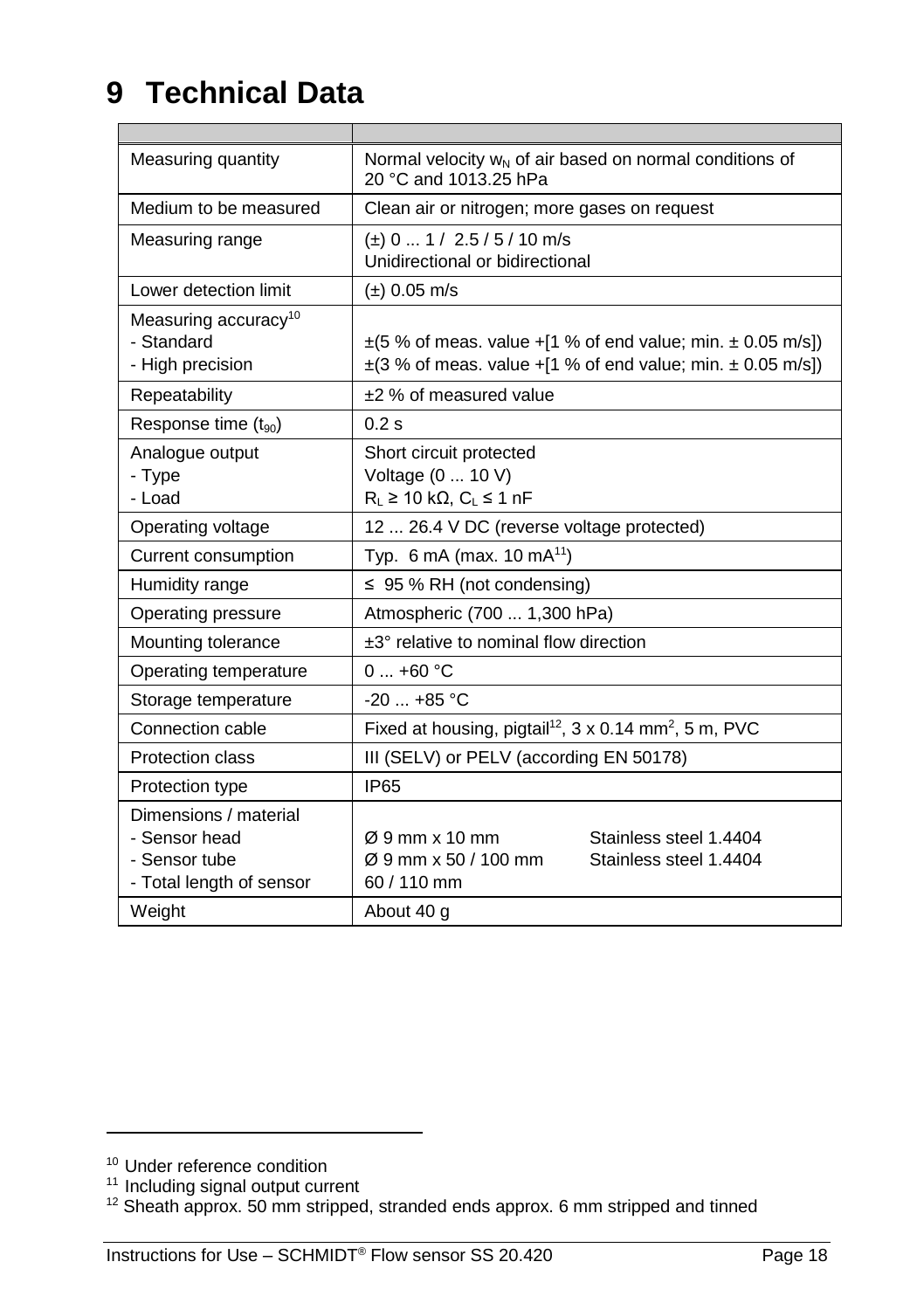## <span id="page-18-0"></span>**10 Declarations of Conformity**

**SCHMIDT Technology GmbH** herewith declares in its sole responsibility, that the product

# **SCHMIDT<sup>®</sup> Flow Sensor SS 20.420**

Part-No. **538 045**

is in compliance with the appropriate



and



UK statutory requirements and designated standards.

The corresponding declarations of conformity can be download from **SCHMIDT®** homepage:

[www.schmidt-sensors.com](http://www.schmidt-sensors.com/) www.schmidttechnology.de